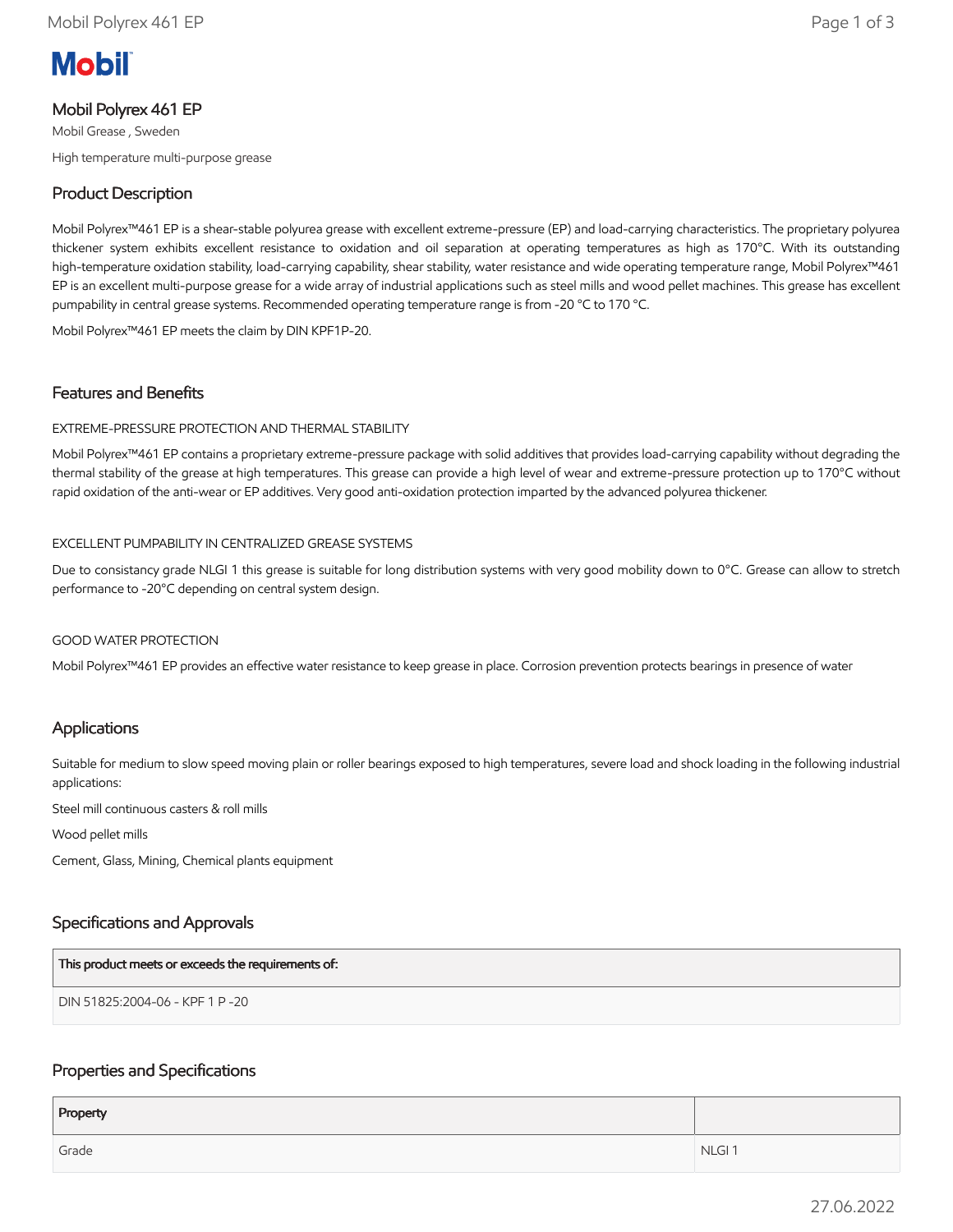Mobil Polyrex 461 EP Page 2 of 3

| Property                                                    |                  |
|-------------------------------------------------------------|------------------|
| Copper Strip Corrosion, Rating, ASTM D4048                  | 1B               |
| Rust, Rating, ASTM D1743                                    | Pass             |
| SKF Emcor Rust Test, Distilled Water, ASTM D6138            | $0 - 1$          |
| Four-Ball Extreme Pressure Test, Weld Load, kgf, ASTM D2596 | 400              |
| Four-Ball Wear Test, Scar Diameter, mm, ASTM D2266          | 0.5              |
| Flow Pressure at -20C, mbar, DIN 51805                      | 900              |
| Water Washout, Loss @ 79 C, wt%, ASTM D1264                 | 1                |
| Base Oil Viscosity of Greases @ 40 C, mm2/s, AMS 1697       | 460              |
| Color, Visual                                               | Green            |
| Texture, VISUAL                                             | Smooth and Tacky |
| Dropping Point, °C, ASTM D2265                              | 255              |
| Penetration, 60X, 0.1 mm, ASTM D217                         | 325              |

## Health and safety

Health and Safety recommendations for this product can be found on the Material Safety Data Sheet (MSDS) @ [http://www.msds.exxonmobil.com/psims](http://www.msds.exxonmobil.com/psims/psims.aspx) /psims.aspx

All trademarks used herein are trademarks or registered trademarks of Exxon Mobil Corporation or one of its subsidiaries unless indicated otherwise.

05-2020 ExxonMobil Sverige AB Box 1035 (Fabriksgatan 7) SE 405 22 Göteborg

#### +46 31 638200 [http://www.exxonmobil.com](http://www.exxonmobil.com/)

Typical Properties are typical of those obtained with normal production tolerance and do not constitute a specification. Variations that do not affect product performance are to be expected during normal manufacture and at different blending locations. The information contained herein is subject to change without notice. All products may not be available locally. For more information, contact your local ExxonMobil contact or visit [www.exxonmobil.com](http://www.exxonmobil.com/)

ExxonMobil is comprised of numerous affiliates and subsidiaries, many with names that include Esso, Mobil, or ExxonMobil. Nothing in this document is intended to override or supersede the corporate separateness of local entities. Responsibility for local action and accountability remains with the local ExxonMobil-affiliate entities.

Energy lives here™